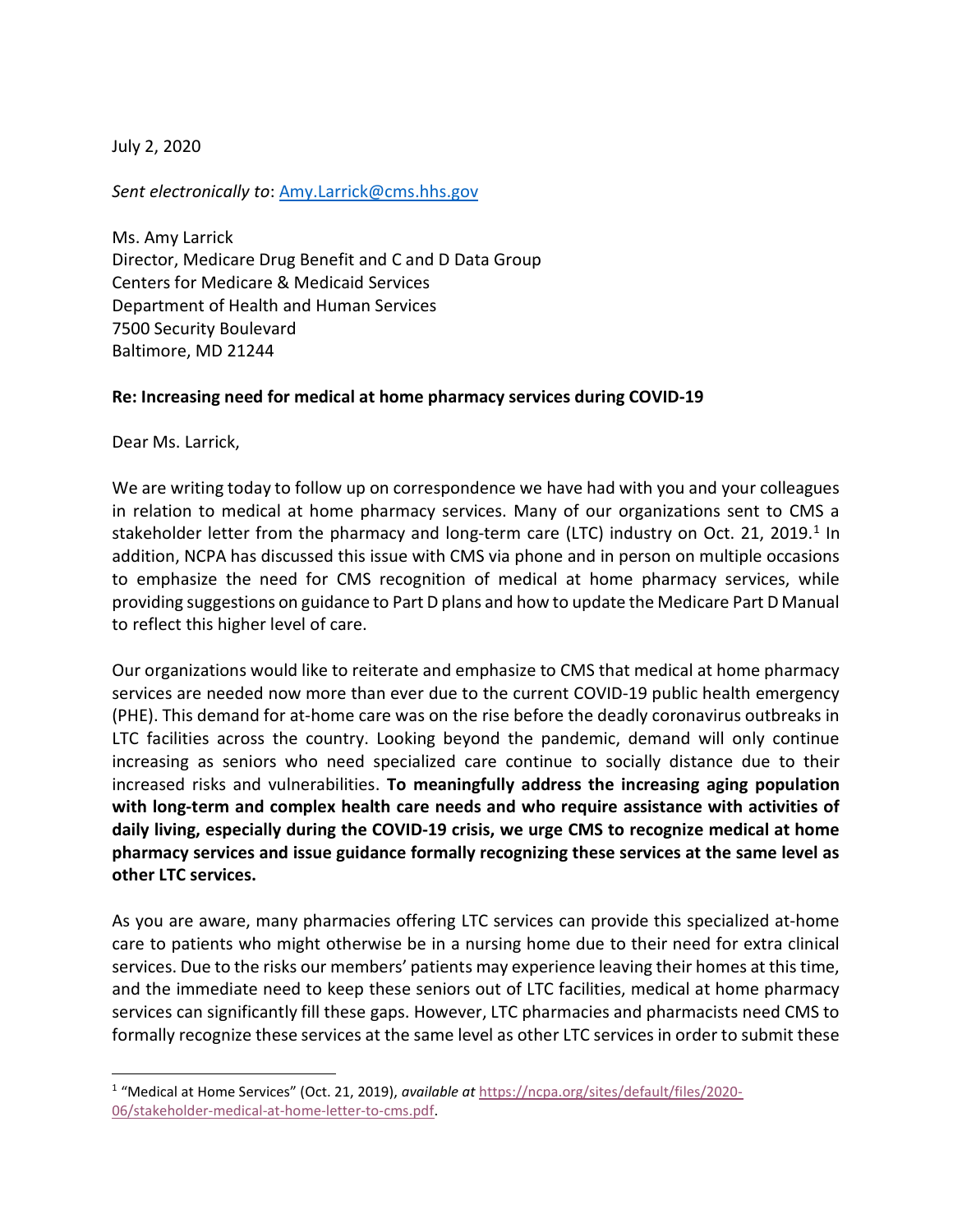services to their contracted payers/pharmacy benefit managers (PBM) for reimbursement commensurate with the services provided to Part D beneficiaries residing in LTC facilities.

The National Council for Prescription Drug Programs (NCPDP) has also been discussing medical at home pharmacy services via its Work Group 14 LTPAC Billing Issues Task Group. We previously mentioned to CMS that NCPDP approved one new level of service referencing medical at home services with special pharmacy services identical to those provided to LTC facility beneficiaries (not including emergency kits). In August, NCPDP members are expected to approve an addition to the billing standard FAQ, drafted by members of an LTPAC billing task group, for how to communicate on a claim transaction that the patient is receiving LTC services when the patient does not reside in an LTC setting. Within this FAQ, NCPDP has included an answer stating that these services can be communicated on a claim by using the appropriate Patient Resident Code (484-DX) and a Level of Service Code (418-DI) value of "7" (medical at home with special pharmacy services identical to Long Term Care beneficiaries with the exception of emergency kits). Evidently, industry is moving toward formally including medical at home pharmacy services as skilled services, but payment for these services cannot occur until CMS provides guidance to plans and PBMs to recognize these services at a higher level of care.

Due to the immediate need for medical at home pharmacy services and NCPDP's progress on the FAQ described above, we ask that CMS formally recognize and promote medical at home pharmacy services to help improve value-based patient care during the COVID-19 PHE, increase savings to the health care system, and ensure pharmacy providers are fairly and properly reimbursed for their services. As such, our groups urge CMS to issue guidance to Part D plans recognizing these services at the same level as LTC services and to update the Medicare Part D Manual to include patients residing at their home as patients receiving a higher level of care.

Sincerely,

Academy of Independent Pharmacy/Georgia Pharmacy Association American Pharmacy Cooperative, Inc. American Pharmacy Services Corporation American Society of Consultant Pharmacists AmerisourceBergen Drug Corporation AuBurn Pharmacy Burlington Drug Company Cardinal Health CARE Pharmacies Cooperative, Inc. Compliant Pharmacy Alliance Cooperative Currus EPIC Pharmacies, Inc. GeriMed Good Day Pharmacies Hi-School Pharmacy